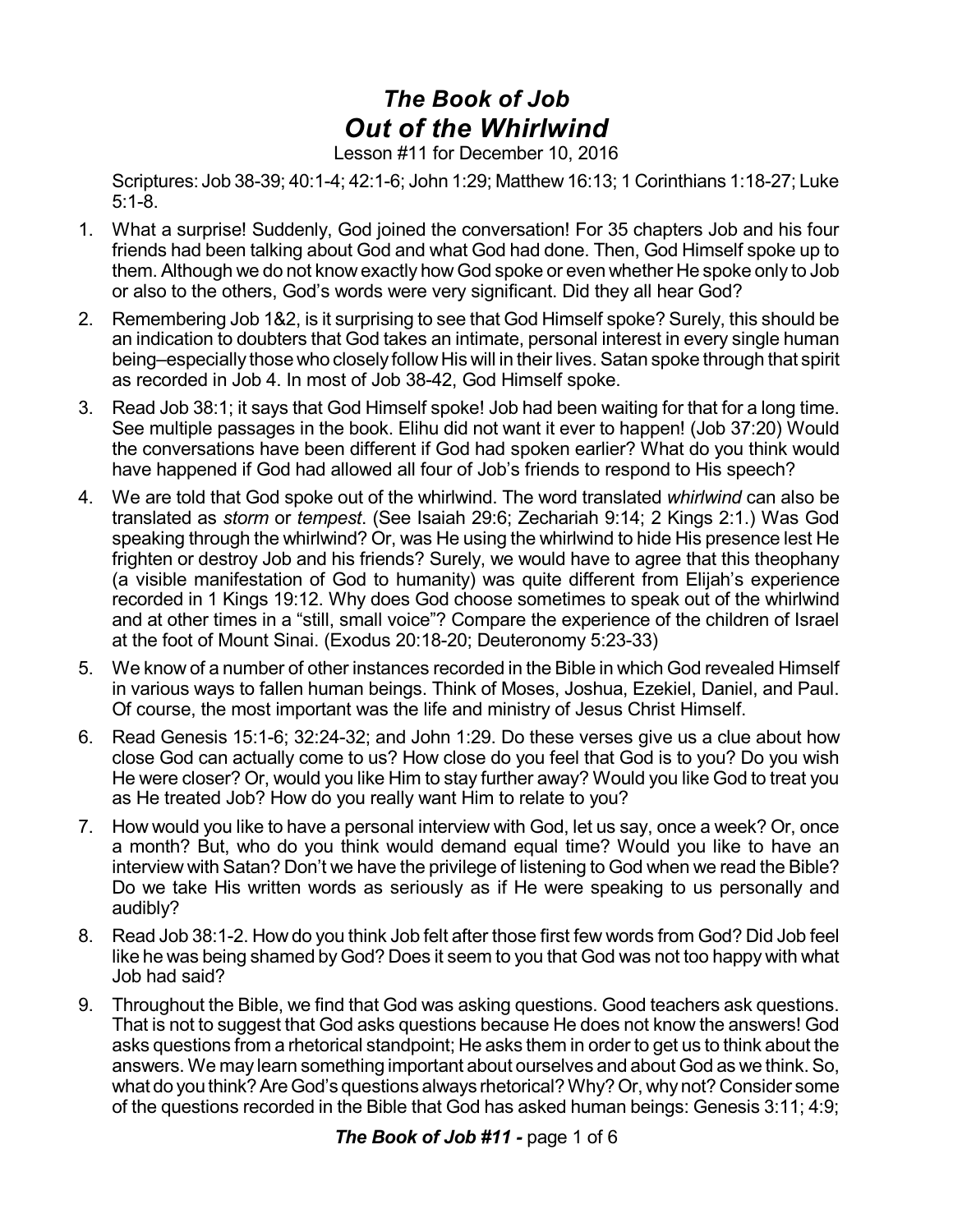1 Kings 19:9; Acts 9:4; Matthew 16:13. How would you answer the question in Matthew 16:13 if it were asked of you today? How would you describe the world's current understanding of who Jesus was/is?

- 10. Read Job 8:1-2 (Bildad); 11:1-3 (Zophar); and 15:1-3 (Eliphaz). Do God's opening comments in Job 38:1-2 seem to reflect these thoughts from Job's friends? Why would God appear to agree with the words of the so-called friends?
- 11. If God should come to you right now and talk to you about your life and what you are doing for Him, what would you answer or say? What specific questions do you think He would ask you? Might He ask you why you are not doing a better job of witnessing? Or, do you really want Him to come back soon? Are you ready?
- 12. Read Job 38:4-41. What were God's essential questions in this section? Of course, He started out by asking Job where he was when God was creating the world. Then, He asked if Job could control nature in any way. Of course, those were not the immediate answers that Job was looking for! Why do you think God answered Job in this way? Was God being sarcastic?

The Lord then points to wonders and mysteries of Creation, again with a series of rhetorical questions that cover not just the foundations of the earth but also the mysteries of the weather and even of the stars themselves. " 'Can you bind the cluster of the Pleiades, or loose the belt of Orion?' " *(Job 38:31, NKJV)*. He then points Job back to the earth, to everything from human insight *(Job 38:36)* to the lives of wild animals *(Job 38:39-41)*–a theme that is fleshed out in much more detail all through Job 39, as well. Had the book been written today, the Lord might have asked, "Who binds the quarks in protons and neutrons?" "Where were you when I first measured out a Planck mass?" "Is it by your wisdom that gravity bends space and time?"-Adult Sabbath School Bible Study *Guide* for Tuesday, December 6.

- 13. We should note Job 38:7. Who was present for the creation of this world and the creation of Adam and Eve? Who was observing every single detail of that whole process? God asked Job about creation. And Job did not have the answers. So, if he did not know much about creation, how could he know about the Creator? Should this remind us of our position in the universe?
- 14. We recognize that Job who lived about 4000 years ago probably had relatively little information about many aspects of science and creation. Think of all that we have discovered and learned just in the last 500 years. Five hundred years ago, people believed that this earth was the center of the universe! Many believed that this earth was flat! Today, we live in a world in which many believe that everything must be proven by science before it should be believed. "Science is the belief in the ignorance of experts."–Richard Feynman.
- 15. How do you compare your trust in Scripture versus your beliefs in the findings of modern science? Consider the following words from Ellen White:

"The secret things belong unto the LORD our God: but those things which are revealed belong unto us and to our children forever." Deuteronomy 29:29. Just how God accomplished the work of creation He has never revealed to men; human science cannot search out the secrets of the Most High. His creative power is as incomprehensible as His existence.—Ellen G. White, *Patriarchs and Prophets* 113.3; *3SG* 93.1 (1864)*; 1SP* 88.1.

16. Surely, in light of all this, we need to be very cautious in our boasts about our knowledge. See 1 Corinthians 3:19; 1:18-27. Think of all the amazing new discoveries that have been made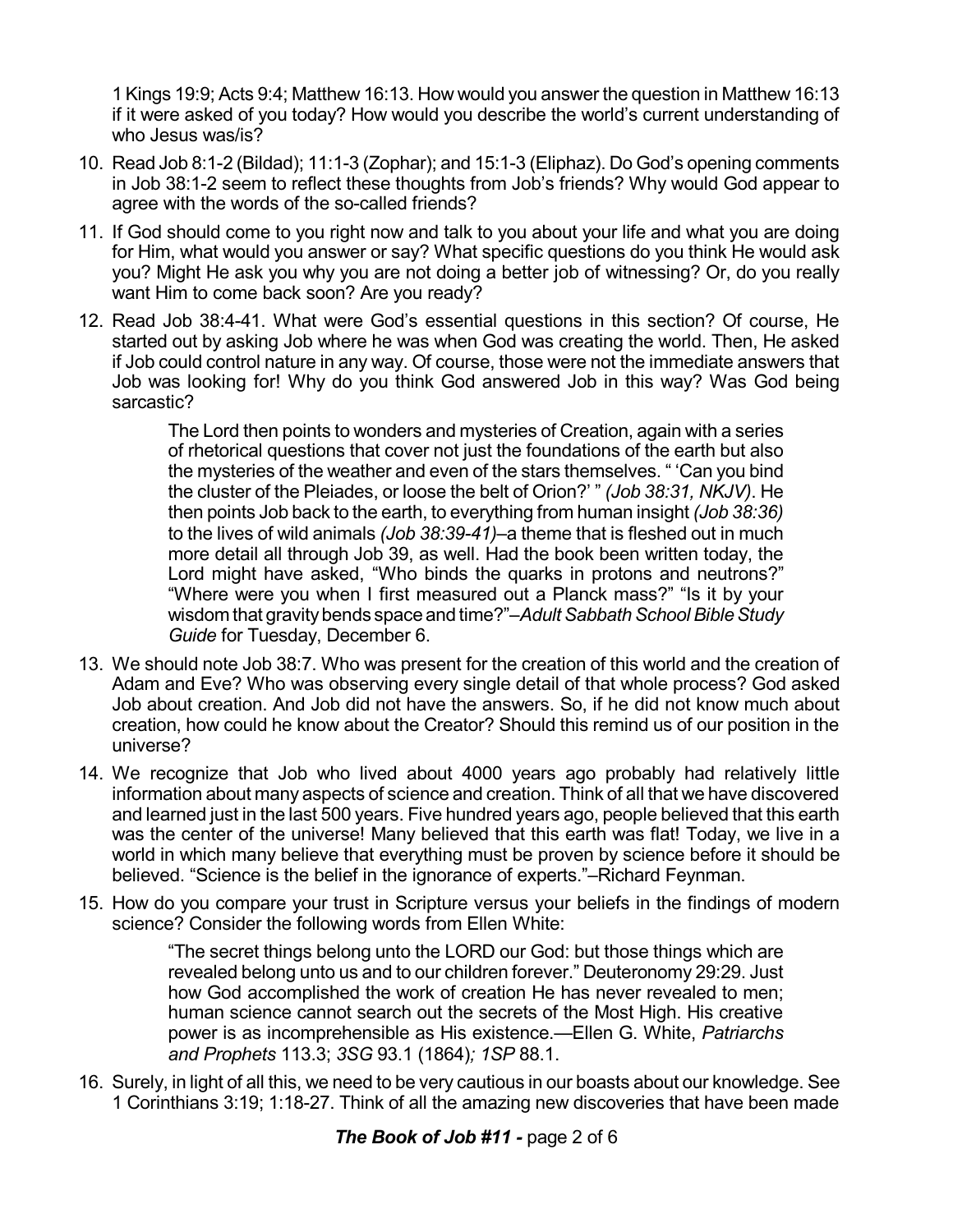in the last 300 years–or even 30 years. In what ways does the created world cause you to marvel about the power of our God? Have you ever wondered how God could take a few strands of DNA and produce all living things–from viruses to human beings!

- 17. Read Job 40:1-5 and 42:1-6. How do you explain Job's responses in these verses? Was it true that Job had already said too much? What about his friends? Did Job ever question God's wisdom? When he was asking why all of that happened to him, was that questioning God's wisdom? Are you glad that God allowed all of that to happen to Job so that we could have the record? What are we able to learn from Job's story? By the time of his death, was Job happy about his relationship with God? Would you be willing to have a Job-like experience if it would help God in the great controversy? Will the 144,000 have Job-like experiences at the end of this world's history?
- 18. Job was humble enough to admit his ignorance. Do you think his friends were willing to admit their ignorance? Or, did they still think that they had represented God correctly?
- 19. Read Job 42:3 again. If Job was ignorant about God, what about his friends? What if God had given them a chance to respond? Was God able to speak to Job because Job had such a great relationship with God? If God had appeared to Job's friends, would His very presence have destroyed them?Or, do you think that when God appeared to Job, his friends heard too? Or, was it a private revelation or vision that only appeared to Job?
- 20. Read Job 42:5. How did Job develop that wonderful relationship with God if he had only heard about God? Did he learn everything he knew from others? Did he learn it from angels? Would you say that Job's knowledge of God was sufficient to get him through the experience he had? When God spoke, was Job happy that God was speaking to him again? Or, by that time, was he afraid of God, just as Elihu was afraid?
- 21. Read Isaiah 6:1-8 and Luke 5:1-8. Are these passages somehow parallel to the experience of Job? Shouldn't we always be in awe when God speaks?Especially to us in our sinful state? When we read the Bible and realize that God is speaking to us through His Word, are we still in awe? Why? Or, why not?
- 22. Review Job 1:1 and 38:1 again. Despite everything that Satan did, he failed to break Job's trust in God. Considering what we now know about Job alongside what we have just read about Isaiah and Peter, does a view of God make us more aware of our sinfulness? Or, more aware of the awesomeness of God? Or, both? How do you think Job felt as he heard those words? Did he abhor himself? Did he feel his own sinfulness and smallness? Of course, we must recognize that we can never save ourselves; we could never do enough good works to merit any favor from God. We recognize that we need Someone to do for us what we could never do for ourselves. Of course, that Someone is Jesus Christ.
- 23. So, in light of all that, would you say that God is looking for trembling servants? Or, understanding friends? Try to imagine yourself right now in God's immediate presence. How would you react? As recorded in Scripture, many of those to whom God had appeared fell down on their faces in the dirt. (Ezekiel 1:28; Daniel 10:9) What do you think God actually wants? Notice that in every case where people fell on their faces, God raised them up so He could speak to them. Does that suggest that God wants trembling servants? Or, understanding friends? Could we be God's friends and still be in awe of Him? As we get to know God better, shouldn't that cause us even more awe?

The greatest minds, if not guided by the word of God in their research, become bewildered in their attempts to trace the relations of science and revelation. Because the Creator and His works are so far beyond their comprehension that they are unable to explain them by natural laws, they regard Bible history as unreliable. Those who doubt the reliability of the records of the Old and New

*The Book of Job #11 -* page 3 of 6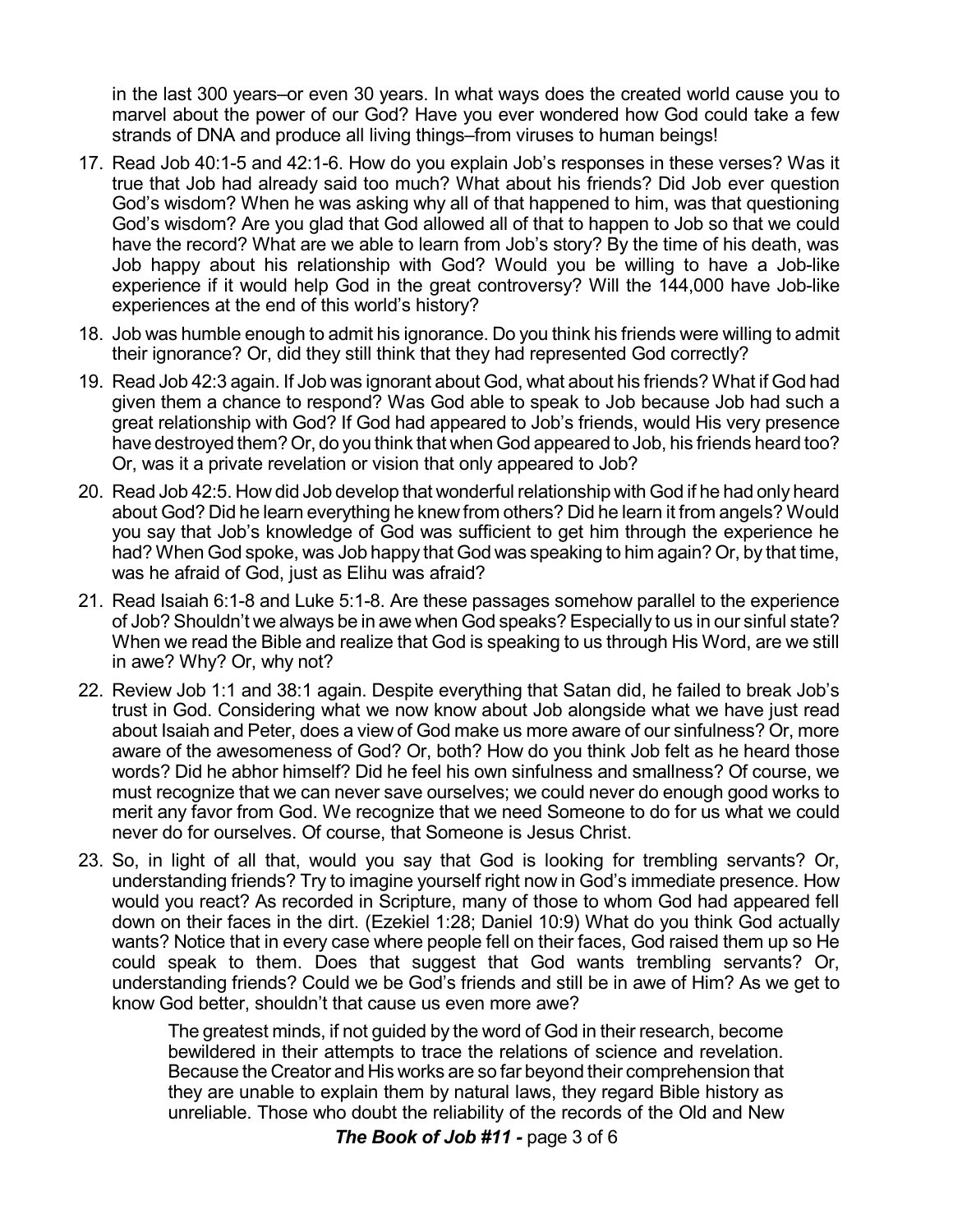Testaments, will be led to go a step further, and doubt the existence of God; and then, having lost their anchor, they are left to beat about upon the rocks of infidelity.—Ellen G. White, *Signs of the Times*, March 13, 1884, par. 3; *Patriarchs and Prophets* 113.4 (1890); *CE* 193.2; *LHU* 60.3*;* 3*SM* 307.1*;* compare *DD* 8.3; *FE* 329.1; *GC* 522.3; *Mar* 135.2; *YI*, January 31, 1895, par. 3.

24. As you read Ellen White's statement, think about what is going on in the world around us. What teachings and ideas–even paradigms–have grown up in absolute contrast with the Word of God? Think of atheism, agnosticism, the Big Bang theory, evolution, and many doubts about the reliability of Scripture.

> "I have lived three distinct lives in this single span," said Whitehead; "one from childhood to the first world war; one from 1914 to my residence in America in 1924; and a third here since 1924. The first seems the most fantastic; in those years from the 1880's to the first war, who ever *dreamed* that the ideas and institutions which then looked so stable would be impermanent?

> "Although I was a little boy when you were already a man grown, that world of the 1890's seems to swim in a golden haze of mythological idyl.

> "Fifty-seven years ago it was," said he, "when I was a young man in the Universityof Cambridge. I was taught science and mathematics bybrilliant men and I did well in them; since the turn of the century I have lived to see every one of the basic assumptions of both set aside; not, indeed, discarded, but of use as qualifying clauses, instead of as major propositions; and all of this in one life-span–the most fundamental assumptions of supposedlyexact sciences set aside. And yet, in the face of that, the discoverers of the new hypotheses in science are declaring, '*Now at last, we have certitude–*when some of the assumptions that we have seen upset had endured for more than twenty centuries.'"—A. N. Whitehead, *Dialogues ofAlfred NorthWhitehead* 128. [Italic type is in the original.

- 25. When I entered medical school many years ago, the dean of the school of medicine stood up and told us that at least half of what they would teach us was wrong; but, they did not know which half! Is that still true about the knowledge we have in virtually all areas of science and human existence?Think about some of the marvelous things that science has discovered that should give us even more awe of the God who created all of that.
- 26. Think about all we have learned since the invention of the microscope and the telescope. Remember that Darwin thought that the insides of cells were just a kind of clear soup!
- 27. Think of some of the things that we should learn from this lesson. Do we understand how God's long list of seemingly unrelated questions might have begun to answer Job's question? Was it that God was telling Job that he could not at that point understand the great controversy? Did God expect Job to develop some utter self-abhorrence after listening to God's questions? Or, was it that Job was not wrong; he just wished that he had been able to represent God better?
- 28. Would it be correct to say that the most important thing that we can do in this life is to begin to get to know God better? But, like Job we need to realize that our knowledge will only be a tiny beginning. We will be learning about God for the rest of eternity.
- 29. Having reviewed the questions that God raised in Job 38-41, do you see an immediate answer to the causes for Job's suffering? Could it be that without an understanding of the great controversy, it is impossible to understand why all of that happened? Was it important

## *The Book of Job #11 -* page 4 of 6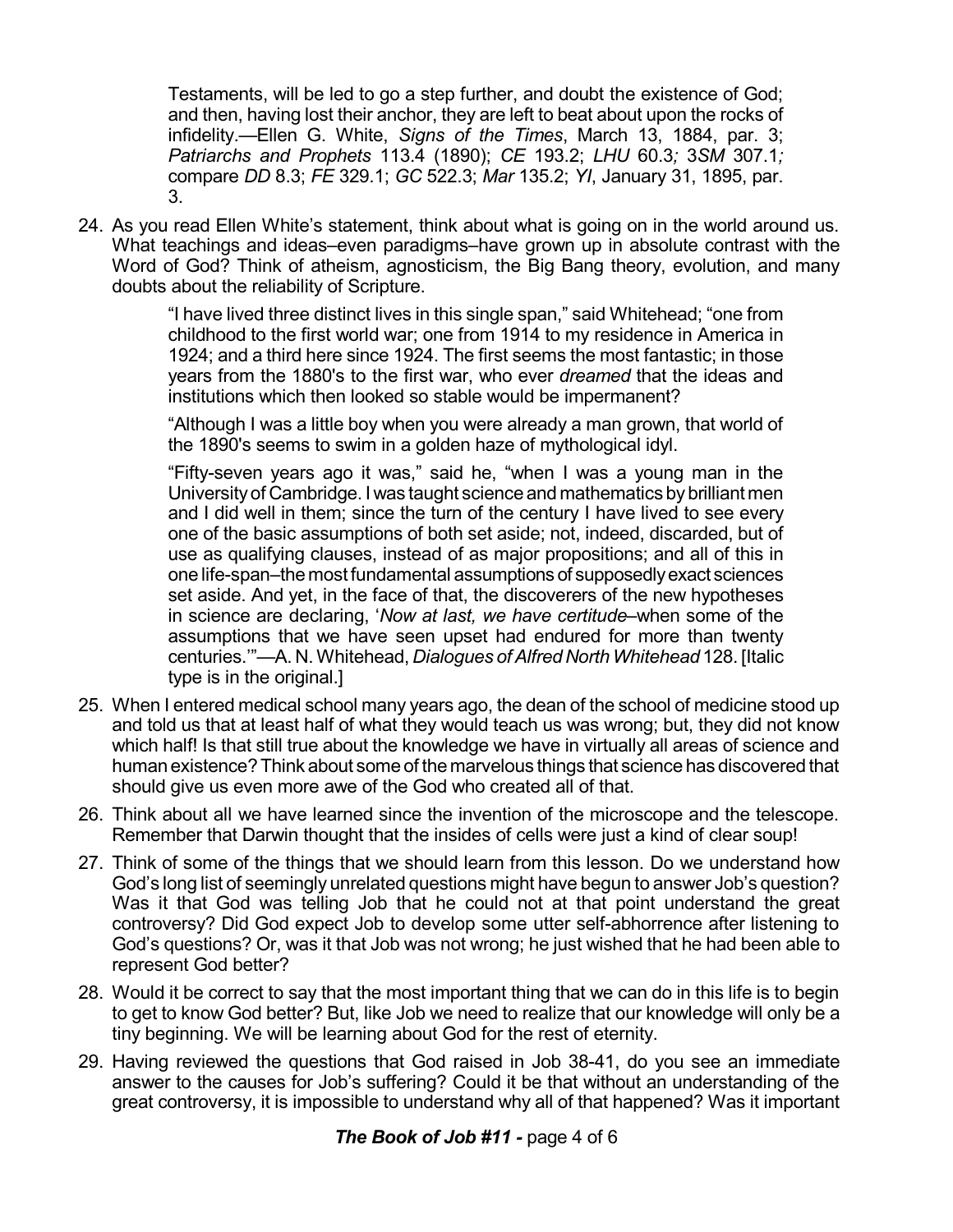for Job to understand that even though he regarded God as a Friend, he still had a lot to learn?

- 30. Is a belief in the literal seven-day creation of our world important for Seventh-day Adventists? Do we need to realize that every question will have its ultimate answer in God? God is our Creator, Sustainer, Redeemer, and Friend. (Compare Isaiah 40-55.)
- 31. Was there really a reason for Job to repent in dust and ashes? Wasn't Job the one that God said as recorded in Job 42:7-8 had spoken the truth about God? While we need to approach God with appropriate humility, God never asks us to have self-abhorrence! Aren't we the children of God, the brothers and sisters of Christ? But, we do need to abhor our sinfulness and ourlack of knowledge and understanding of God. Like Job, shouldn't we all wish we could do better? Did Job's repentance lead him to an even better understanding of God? Was Job shocked when God spoke the words in Job 42:7-8?
- 32. How do all of God's questions impact you? Does it lead you to want to know more about God? How many of our ideas about God are wrong? Shouldn't we be forever eager to learn more about God and ready at any moment to give up any ideas that prove to be wrong about Him?
- 33. Think back through what you know of Job's statements, the statements of his three friends, and the statements of Elihu. Would it be correct to say that when it was all said and done, they were all wrong? Were they all surprised at God's speech? Shouldn't we each be delighted every time we learn something new and surprising about God? We listened to Elihu's speech for 6 chapters. He came to a conclusion in Job 37:20 (*GNB*) by saying: "I wouldn't ask to speak with God; why should I give him a chance to destroy me?" And then, God suddenly appeared and spoke! Elihu's speech was promised to be different and new but turned out to be very disappointing–just a rehash of what had already been said. By contrast, God's speech was startlingly different; but, it did not seem to answer the questions that had been debated for so long. However, it does cause us to think outside the box. He is a Creator-God who is intimately involved in every detail from the smallest miracle to the greatest universe-wide event taking place at any moment. How does it make you feel to realize that you live in the presence of such a God?
- 34. Sometimes, Sabbath school lessons turn out to be nothing more than a kind of second sermon. Shouldn't Sabbath school teachers be listened to more for their questions than for their answers? The more participation there is in a Sabbath School class, the better!
- 35. If you had been asked to be the speech-writer for God at the end of the discussions in Job, what would you have said? Shouldn't we be happy with what God did say as recorded in Job 42:7-8? Shouldn't that lead us to read and reread the entire book of Job to discover as much as we can about God? And we need to do that in light of our greater understanding of the entire great controversy.
- 36. Unfortunately, many of our images of God are heavily influenced by what others have said to us. How can we get the clearest picture of God possible? By reading Scripture and the writings of Ellen White, are we letting God speak for Himself?
- 37. It is interesting to read Job 37:1-13 to see Elihu's comments about God speaking out of the storm. And then, contrast that with God actually speaking out of the storm!
- 38. Was God being impolite when He spoke only to Job during His speech? As we have questioned earlier, were the others still present? Did they hear God's words? Or, like the companions of Paul on the road to Damascus, did they only hear the sound but did not understand the words? (See Acts 9:7; 22:9.)
- 39. In conclusion, imagine the notion that the God of the universe, with all the responsibilities He has, is taking personal interest in and care for each one of us. How does that make you feel?